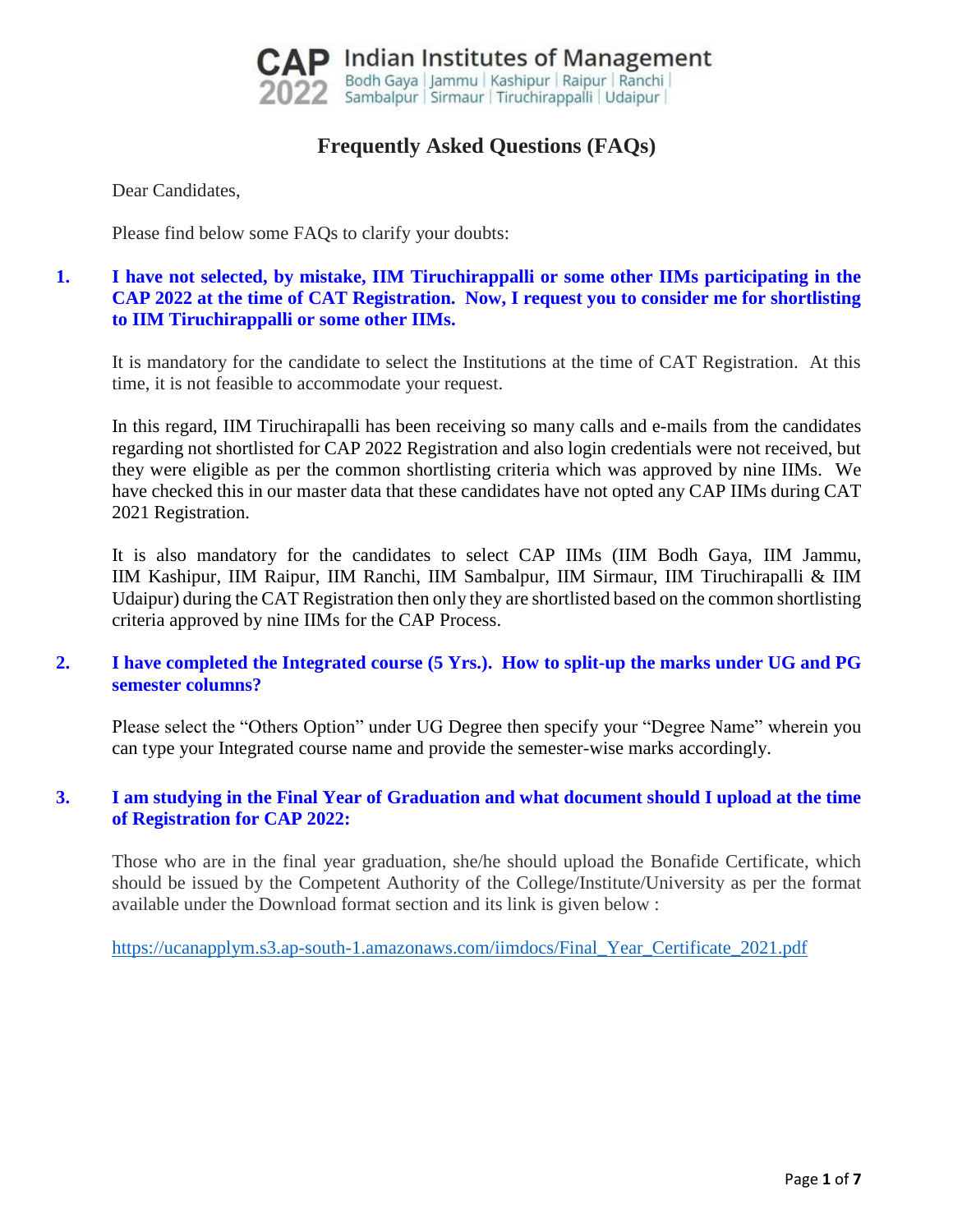

## **4. I am in the Final Year of Graduation and unable to visit my College/Institute/University to get the Bonafide Certificate as mentioned at Serial No 3 above due the current Pandemic situation as it is closed. Please advise for the alternate option.**

If you are unable to visit your College/Institute/University to get the Bonafide Certificate, please submit the Self **'Undertaking certificate in lieu of the Bonafide Certificate'** as per the Format available in the Download Format Section and its link is given below:

[https://ucanapplym.s3.ap-south-](https://ucanapplym.s3.ap-south-1.amazonaws.com/iimdocs/Undertaking_in_lieu_of_Bonafide_Certificate_for_final_year_Students.pdf)

[1.amazonaws.com/iimdocs/Undertaking\\_in\\_lieu\\_of\\_Bonafide\\_Certificate\\_for\\_final\\_year\\_Students.](https://ucanapplym.s3.ap-south-1.amazonaws.com/iimdocs/Undertaking_in_lieu_of_Bonafide_Certificate_for_final_year_Students.pdf) [pdf](https://ucanapplym.s3.ap-south-1.amazonaws.com/iimdocs/Undertaking_in_lieu_of_Bonafide_Certificate_for_final_year_Students.pdf) 

## **5. I have filled my 10th/12th/Graduation percentage wrongly in the CAT form and is it possible to correct it now and I have a valid proof.**

**Correction Form:** If any correction/s is/are needed in the CAT Data pertaining to the 10th, 12th, UG percentage/CGPA and Professional Qualification, please fill and upload the *Correction Request Form* under **"Document Upload Section in the CAP Form".** The format is available at the landing page of the CAP Website under **"Download Formats**" and its link is given below and also available in the Document Upload Section. Please ensure to provide the correct data in the CAP 2022 Registration Form.

https://ucanapplym.s3.ap-south-1.amazonaws.com/iimdocs/Updated\_Correction\_Request\_Form\_CAP\_2022\_IIMT.pdf

# **6. What is the computing procedure for calculation of SSC/10th/Equivalent examination and HSC/12th/Equivalent/Diploma examination for entering the CAP Application Form?**

For computing percentages of marks obtained in SSC/10th/Equivalent examination and HSC/12th/Equivalent/Diploma examination, the total marks of all subjects that appear in the mark sheet/grade sheet would be considered irrespective of the Boards regulation.

Maximum Marks (inclusive of all subjects) indicate the summation of maximum marks of all subjects (including electives, if any). For example, if there are five subjects with 100 marks assigned to each subject, candidate should populate the `Maximum Marks (inclusive of all subjects)' placeholder as 500. Total marks obtained (inclusive of all subjects) indicate the summation of actual marks obtained by the candidate in all subjects (including electives, if any). For example, if the candidate has obtained 457 marks by adding individual marks obtained in the five subjects, the candidate should populate the `Total marks obtained (inclusive of all subjects)' placeholder as 457.

The Aggregate Percentage should be entered as an accurate value, rounded off to 2 decimals,

*Example A*: If Maximum Marks = 600. Total Marks Obtained = 421 then Aggregate Percentage  $= 70.16666$ . This needs to be rounded off to 70.17.

*Example B*: If Maximum Marks = 600. Total Marks Obtained = 416 then Aggregate Percentage  $= 69.33333$  This needs to be rounded off to 69.33.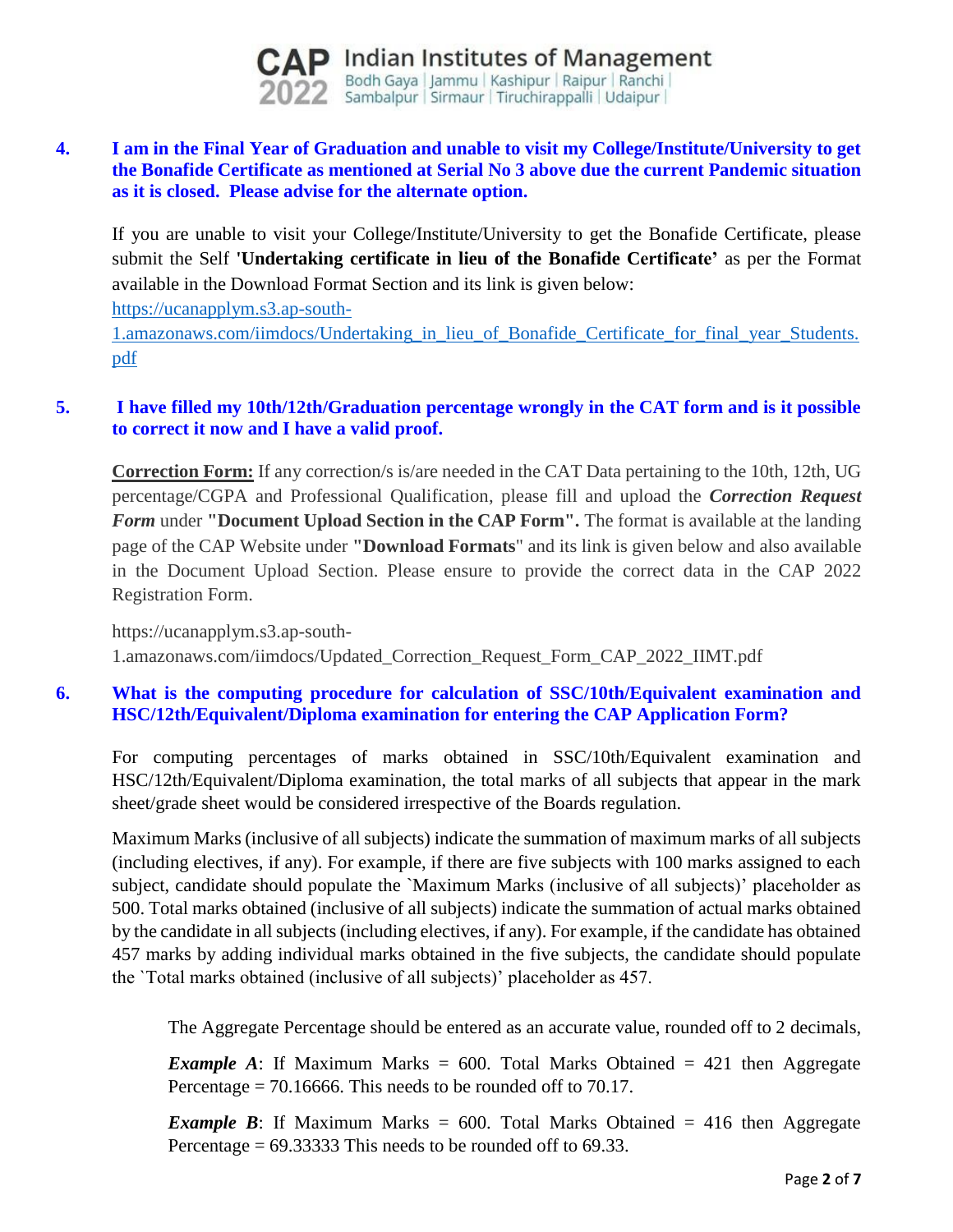

## **7. What is the computing procedure for the marks obtained in the Graduation and Post Graduation?**

For graduates and postgraduates, the aggregate percentage of marks awarded by the Board/Institute/University will be treated as final. If the Institute/University does not award the aggregate percentage of marks, it will be calculated based on the marks obtained in all subjects listed in the mark sheet.

If any Board/Institute/University awards only letter grades without providing an equivalent percentage of marks on the grade sheet, the candidate should obtain a certificate from the Board/Institute/University specifying the equivalent marks or the conversion procedure, and the conversion to percentage of marks would be based on this procedure as certified by the respective board/University/Institution. If any board /University/Institution confirms that there is no scheme for converting CGPA into equivalent marks, the equivalence would be established by dividing the candidate's CGPA by the maximum possible CGPA, and multiplying the result with 100. The original equivalence certificate needs to be submitted at the time of interview, if shortlisted for the interview.

In case of grades/CGPA, the conversion to percentage of marks would be based on the procedure as certified by the respective Board/University/Institution. If any Board/University/Institution confirms that there is no scheme for converting CGPA into equivalent marks, the equivalence would be established by dividing the candidate's CGPA by the maximum possible CGPA, and multiplying the result with 100.

# **8. Due to the current pandemic situation, I am unable to get the Degree Provisional Certificate / Degree Certificate from my Institution / University and should I submit the Undertaking stating that the same must be submitted at the time of Registration, subject to my selection, at the respective IIM?**

It is mandatory for the Candidates to submit the Provisional Degree Certificate / Degree Certificate at the time of registering for CAP 2022. However, due to current pandemic situation, the candidate is allowed to submit an Undertaking as per the Format available at the Download Format section of Landing Page in the CAP Portal and its link is given below:

[https://cap22.ucanapply.com/univer/public/secure?app\\_id=UElZMDAwMDA0OA=](https://cap22.ucanapply.com/univer/public/secure?app_id=UElZMDAwMDA0OA)=

## **9. I am studying in the Final Year of Post Graduation and what document should I upload at the time of Registration for CAP 2022:**

Those who are in the final year of Post Graduation, she/he should upload the Bonafide Certificate, which should be issued by the Competent Authority of the College/Institute/University as per the format available under the Download Document format section and its link is given below:

[https://cap22.ucanapply.com/univer/public/secure?app\\_id=UElZMDAwMDA0OA=](https://cap22.ucanapply.com/univer/public/secure?app_id=UElZMDAwMDA0OA)=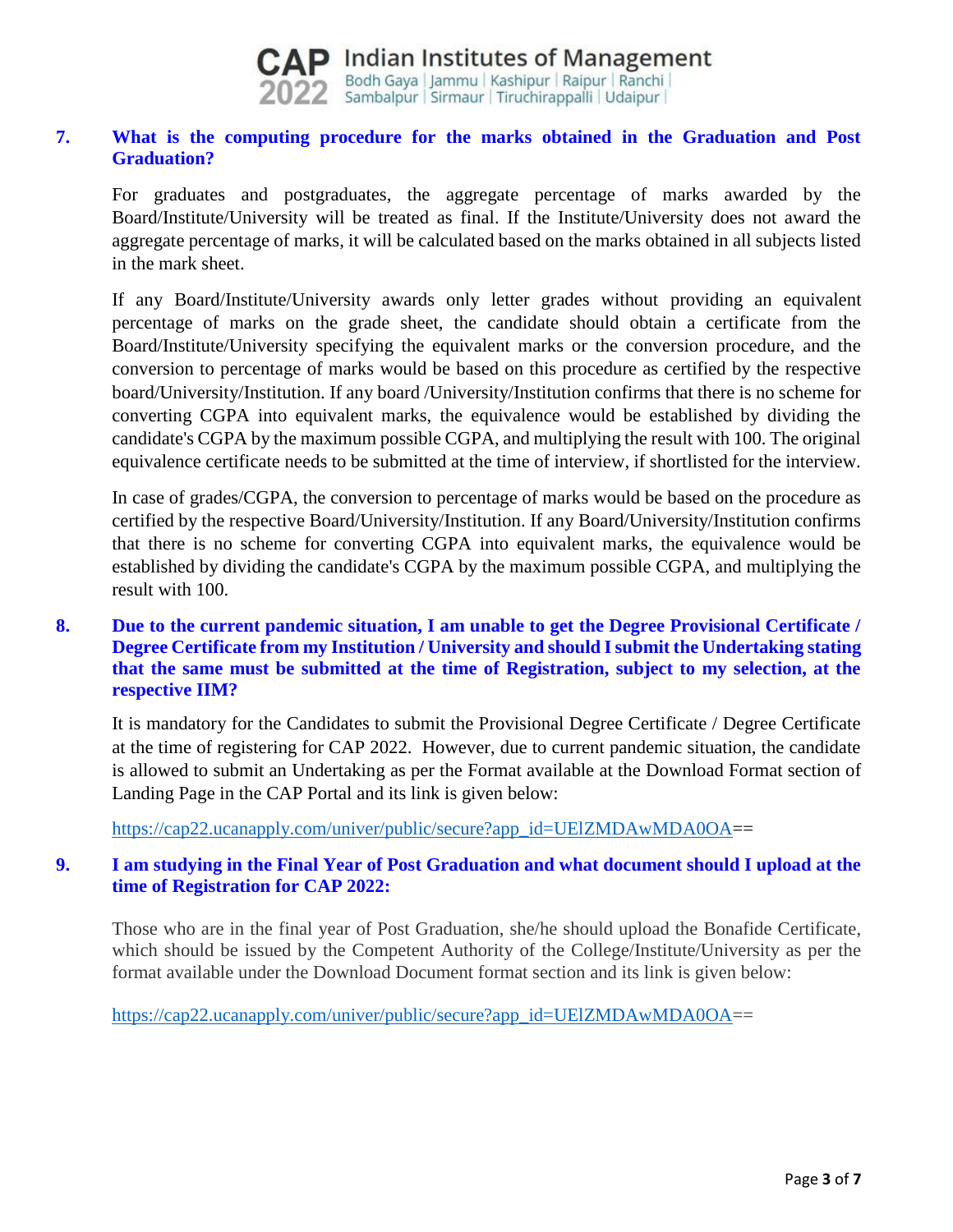

## **10. I am in the Final Year of Post-Graduation and unable to visit my College/Institute/University to get the Bonafide Certificate as mentioned at Serial No 9 above due the current Pandemic situation as it is closed. Please advise for the alternate option.**

If you are unable to visit your College/Institute/University to get the Bonafide Certificate, please submit the Self **'Undertaking certificate in lieu of the Bonafide Certificate'** as per the Download Document format section and its link is given below:

[https://cap22.ucanapply.com/univer/public/secure?app\\_id=UElZMDAwMDA0OA=](https://cap22.ucanapply.com/univer/public/secure?app_id=UElZMDAwMDA0OA)=

## **11. After completion of my** *Diploma***, I have got admission to Second Year of B.E./B Tech as a lateral entry and unable to provide the semester wise marks for first two semesters. Please advise, in this regard.**

Please enter the Zero (0) value in the first and second semester then enter the marks from third semester onwards.

### **12. May I know about submission of category certificate for CAP 2022 registration?**

Provide a valid caste certificate (NC-OBC/SC/ST) as per the format prescribed by the Government of India and the same is given at the Landing Page of CAP website under "Download Formats".

*For NC OBC/EWS* : The valid category certificate (NC-OBC/EWS), which was issued during the financial year 2021-22 and submitted the same at the time of CAT 2021 Registration should be uploaded during registration for CAP 2022. The NC OBC/EWS Certificate should be valid at the time of CAP 2022 Registration. *However, the candidates are required to obtain a fresh certificate during the Financial year 2022-23 (after 01st April 2022)* as the same is required to be submitted at the time of Registration for admission to respective IIM, failing which the Institutes will have the right to cancel the Admission. Please note that the EWS/NC OBC Certificate *issued anytime during the financial year 2021-22 is valid until 31st March 2022 only.*

### **13. What to do if I don't have the category certificate issued during the financial year 2020-21/2021- 22 and not in a position to get a fresh certificate/ renew it due to the pandemic situation?**

Please submit the undertaking as per the format available under "Download Formats" section and its link is given below. *However, it is again reiterated that all the candidates are required to obtain a fresh certificate during the Financial year 2022-23 (after 01st April 2022)* as the same is required to be submitted at the time of Registration for admission to respective IIM, failing which the Institutes will have the right to cancel the Admission.

**[https://ucanapplym.s3.ap-south-1.amazonaws.com/iimdocs/Undertaking\\_for\\_Community\\_Certificate\\_CAP\\_2022\\_01\\_24.pdf](https://ucanapplym.s3.ap-south-1.amazonaws.com/iimdocs/Undertaking_for_Community_Certificate_CAP_2022_01_24.pdf)**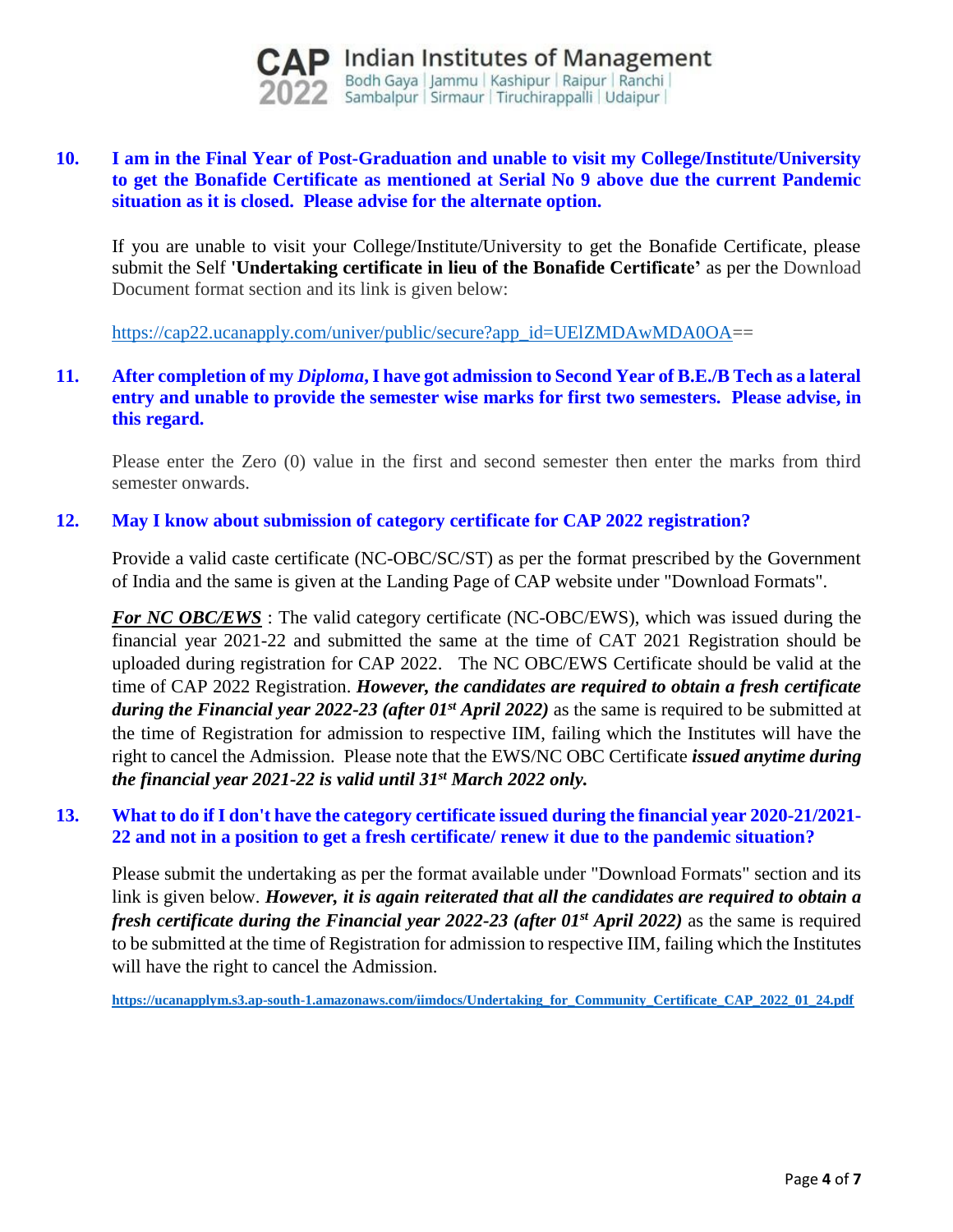

## **14. Which documents should I submit if I belong to the EWS/NC-OBC/SC/ST category?**

## **EWS Category:**

To know whether you belong to the EWS category, see the following website: [https://dopt.gov.in/sites/default/files/ewsf28fT.PDF.](https://dopt.gov.in/sites/default/files/ewsf28fT.PDF) The central government norms will govern the validity of the EWS certificate.

### **NC-OBC Category:**

To know whether you belong to the NC-OBC category, see the following website: [www.ncbc.nic.in/Home.](http://www.ncbc.nic.in/Home) Refer to the updated list of state-wise OBCs eligible for availing of the benefit of reservation, and information in respect of the creamy layer. The central government norms will govern the validity of the NC-OBC certificate.

### **SC/ST Category:**

If you belong to the SC or ST category, your caste/tribe must be listed in the Government of India schedule. For more information, refer the Ministry of Social Justice and Empowerment website [www.socialjustice.nic.in/](http://www.socialjustice.nic.in/) Home and the Ministry of Tribal Affairs website [www.tribal.nic.in.](http://www.tribal.nic.in/)

The caste certificate that you upload in the Application Form should be in the Government approved format. The certificate format is also available on the CAT/CAP website. Download and print the certificate, and clearly state the following:

- Whether you belong to Scheduled Caste or Scheduled Tribe.
- District and the State or Union Territory of your ordinary residence.
- The appropriate Government of India schedule under which your caste/tribe is approved, whether Scheduled Caste or Scheduled Tribe.
	- Signatures of required authorities.

This certificate should be valid at the time of CAP registration. The Format is available at the *landing page of the CAP Website*.

## **15. Is the Format of EWS/NC-OBC/SC/ST Certificate available in the Download formats section of the CAP Portal?**

Yes, it is also available in the landing page of the CAP Website under "Download Formats" Section and its link is given below:

[https://cap22.ucanapply.com/univer/public/secure?app\\_id=UElZMDAwMDA0OA=](https://cap22.ucanapply.com/univer/public/secure?app_id=UElZMDAwMDA0OA)=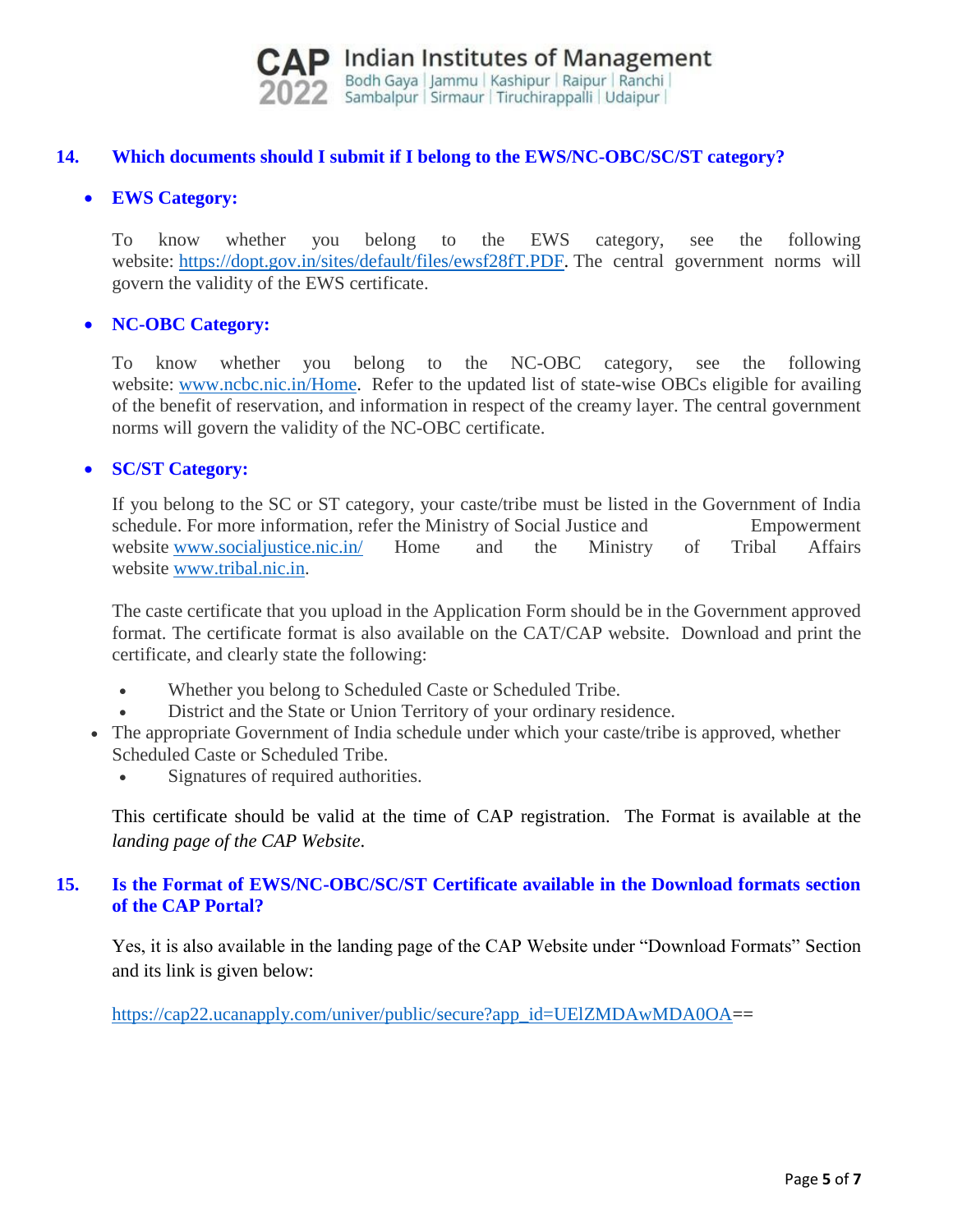

## **16. Who should submit the DAP (Differently Abled Person) certificate?**

Those who are differently abled persons only need to upload the DAP certificate in the CAP Registration Form at the relevant space. The Certificate Format is available at the landing page of the CAP Website and its link is given below:

[https://cap22.ucanapply.com/univer/public/secure?app\\_id=UElZMDAwMDA0OA=](https://cap22.ucanapply.com/univer/public/secure?app_id=UElZMDAwMDA0OA)=

#### **17. I have work experience, what supporting documents should I submit?**

- Work experience Service certificate is required on the Company's letterhead duly signed by the Competent Authority with a seal for those who are presently working. Otherwise, please provide the offer letter/Joining letter with a first-month pay slip and pays lip of the latest two (2) months.
- In case the candidate is a Proprietor or Partner of a firm, the candidate has to provide the document proof such as the income tax return for the relevant period and a certificate of registration for doing a business from the municipal corporation or appropriate authorities such as MSME certificate issued by Govt. of India, Udyog Aadhar Registration Certificate, Partnership deed of the firm duly signed by all partners and GST registration certificate.
- In case a candidate has worked or is working in the unorganised sector, the candidate has to provide the cash voucher along with the bank statement as a proof for the salary and the GST registration of the firm with the experience certificate.
- Relieving order on the company letterhead specifying the last date of employment.

#### **18. Do we need to upload all the required documents mentioned in the CAP Application Form?**

Yes. It is mandatory to upload all the required documents that are mentioned in the CAP Application Form.

#### **19. Additional Information for SC, ST, NC-OBC, EWS and PwD Candidates:**

If a candidate belongs to the SC or ST categories, the respective caste/tribe must be listed in the Government of India schedule. The caste certificate that the candidate submits to IIM should be in the Government of India approved format and should clearly state:

- (a) Name of the caste/tribe;
- (b) Whether the candidate belongs to Scheduled Caste or Scheduled Tribe;
- (c) District and State or Union Territory of the candidate's ordinary residence; and